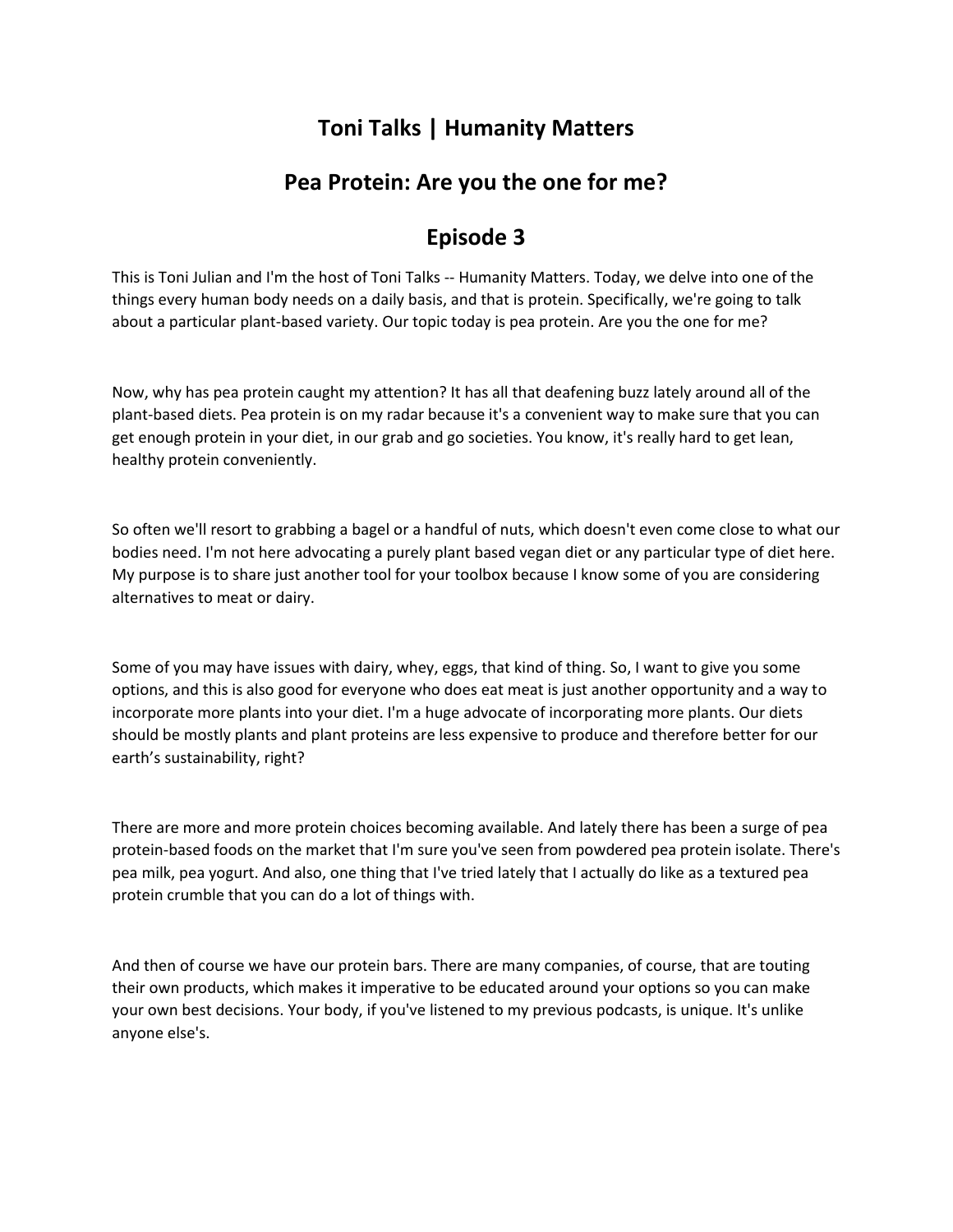So, I'm here on this explorative journey with you to help you cut through the clutter. And so, you can make informed choices. And again, I asked for you to be discerning and not just jump on any diet bandwagon, be your own advocate. Along with these products that are coming out, you'll find more and more people talking about plant-based diets and encouraging people. Like there is a movie that came out recently to go plant based, look at all the athletes, look how well they can build muscle, and while great, I can guarantee you that those athletes, they have nutritionists standing by their side, really informing them and describing to them how they need to eat to be successful.

It is not just the average person that goes out there and says, I'm going to be on a plant-based diet and do it in a way where they can maintain their body composition, you know, maintain their muscle. Support their muscle and protein is just so important to our body composition. It's the backbone to our immune system.

It enables us to build muscle through all of the essential amino acids. So, we're going to cover a lot of different things today. In the next 30 minutes or so, and some of the questions I'm going to talk about with you are what makes pea protein a good choice to consider? How is pea protein different from whey protein?

Because I know many of you are probably very, very familiar with whey protein. I'm going to talk about what exactly is a protein isolate. We've heard of hydrolyzed isolates. What are isolates? How do you get an isolate? And also, is pea protein considered to be a complete protein? And if not, what do you do to make it so?

And then we're going to go into which protein powders have the most complete essential amino acid profile. You might be surprised. So here we go. We'll cover first, why I think pea protein is something good for you to consider, and as we talked about earlier, plant-based is just a great way to go because just incorporating more plants, you get different phytonutrients and pea protein in itself is really high in iron.

That kind of surprised me until I started eating it myself and realizing that it had a very high percentage of iron that you needed in your day, which helps take the place of red meat that is also high in iron pea proteins, very low in fat and carbohydrates. And it is comparable in cost to whey proteins, but this is really variable by manufacturer, so you just need to find a good quality pea protein and you can find different price points.

I found it from about 40 cents an ounce to 70 to 80 cents an ounce. So, you can see what you can find. And it again, is a very good alternative to people who can't have dairy. If they have, uh, you know, issues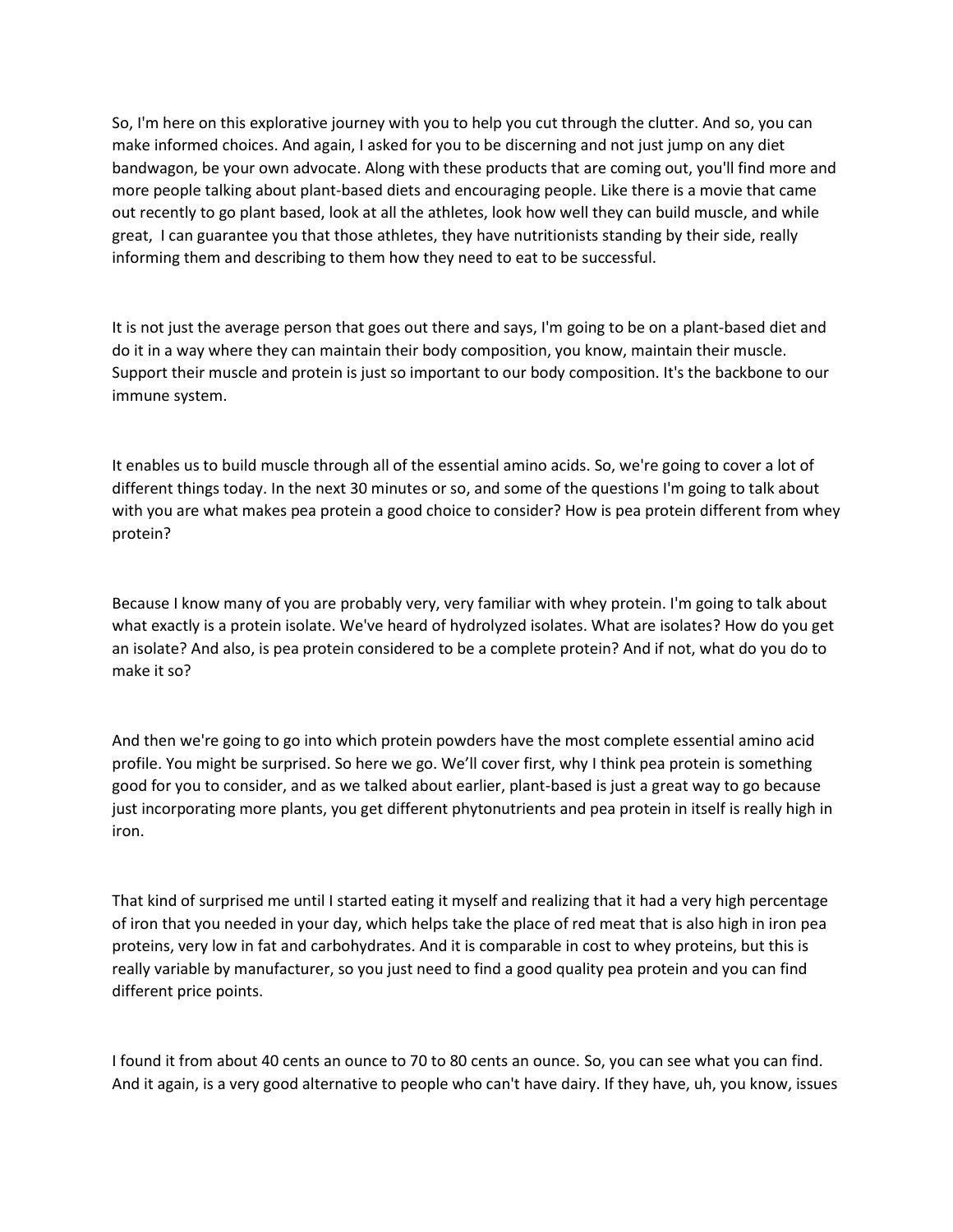with, with whey protein or milk proteins or caseins. Pea protein is really different from whey protein, primarily because there is no dairy.

It's usually non-GMO. It's gluten free. There are some great kind of hypoallergenic properties that it has that makes it appealing to a lot of people. It, uh, does not, however, have a complete essential amino acid profile. It is very close. Whey protein has a full essential amino acid profile and amino acids we can get into a little bit later, but they, the essential ones are the ones that your body cannot make.

When you're looking for a protein supplement, you want to find one that is as close as possible to the nine that you need. There are 11 more that your body can make, and there are other nutrients that are precursors to those, but we typically don't worry about them so much. We really like to focus on what are the ones that your body can't make, and therefore you must have in some way of a supplement.

Another way that pea protein is different from whey protein is it is low in one of the nine essential amino acids, methionine, so it should be combined with a different kind of plant protein that can supplement it. Brown rice is actually low in lysine. When you take pea protein and you combine it with brown rice protein, then you do get that complete essential amino acid profile.

Now as we are talking about protein powders, I think it's really good to clarify what is a protein isolate. I'm sure you've all read it on different types of packages. Isolates concentrates when it comes to whey protein. When it comes to pea protein, protein isolates are basically when the manufacturer has taken yellow lentils and they've ground them and they remove the starch and the fiber, and the moisture and what you're left with is an isolate and that is sold in powdered form.

Now, I had a client several years ago who followed a very strict vegan diet, and it was just something that was a cultural situation in her family. She grew up not really ever eating meat. And she came to me and she was what I would call skinny-fat, so she didn't really need to lose weight, but she just didn't have a really any muscle mass on her.

Her body composition was high fat, low muscle. And so, I worked with her and she didn't really have any idea about protein, how much she needed every day, what the essential amino acids were, and what she was getting in her diet. When she came to me, she was thinking she needed to lose weight, but really, she just needed to add more muscle to her frame.

Once we made sure that she hit the number of grams per day, she was able to improve her body composition, and start to build the muscle that she needed. And one of the ways that I helped coach her was to go through the protein powders and she needed the plant-based powders at that point in time. I did some research and the type of protein powders that are, that I think are the best quality are the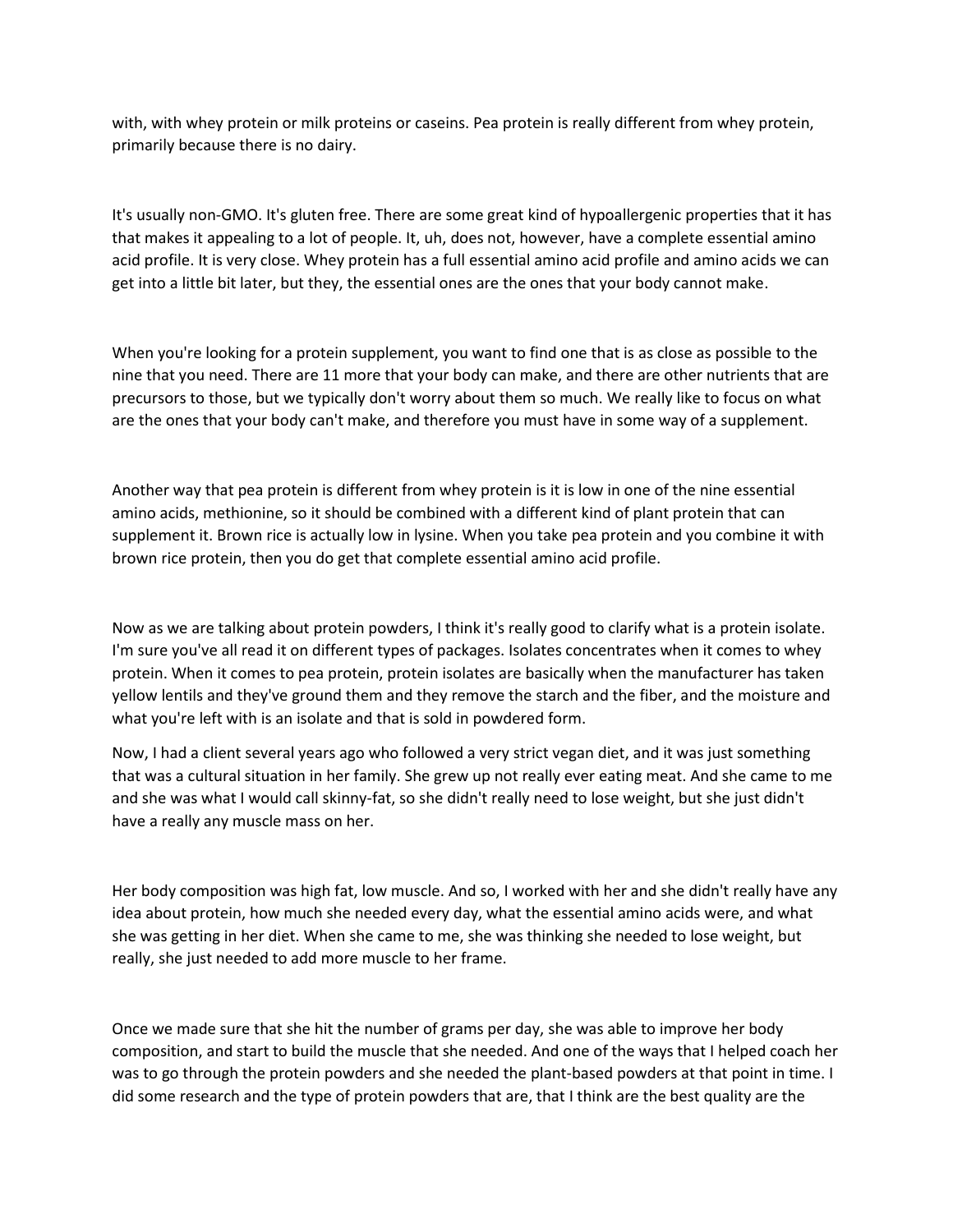ones that are really bioavailable, which means they, they're good quality, they have those essential amino acids that we're talking about, not just the nine, but the additional ones as well. And in doing some research, I thought it was interesting that the, the protein powders that were the most bioavailable, and that also has to do with how your body absorbs them. And there are a number of factors as far as if you're doing other things that impair your ability to absorb certain proteins.

But just if you look at the nutrition profile just in an isolated way, the whey protein came out as the absolute highest in bioavailability and the highest essential amino acid profile. Number two on the list is milk, and the third is caseinate. So, you can see that these top three that are the highest in terms of bioavailability are all dairy based.

And then after that, and this is what might surprise you, fourth is potato and fifth is corn. And now I know you will obviously not have ever seen any of these at your, at your local GNC or Max Muscle, right? And it's because at these are used for feed. They are so highly bioavailable. They have the complete essential amino acid profile. And for some reason it's just not available for human consumption.

Sixth is egg also considered to be complete essential amino acid profile. And then after that we get into the plant-based proteins. The one thing that that I have learned is that in general, most of the plantbased proteins have a lower essential amino acid content, or they have a shortage of some of those nine specific amino acids such as leucine and lysine. And lysine is actually one of the most important essential amino acids in terms of actually building muscle. So that is something to watch for. Number seven on our list is the pea protein. Number eight is brown rice. And then we get into soy. And the one caution about soy; it does include phytoestrogens, which can mimic estrogen, which can be a problem for women and associated with breast cancer risk as well. I do try to tend to stay away from soy and more for some of the other plant proteins.

And then lower on this list of research, micro algae, and also hemp, which are great complimentary protein sources. If you find a protein powder, for example, that has pea protein and hemp protein and chia protein and things like that, then I think what the food manufacturer is trying to do is round out that EA or essential amino acid profile for you, so it's as complete as possible.

Now, one of the things that I really love about my job, and I don't know if you know this about me, but I have a healthy lifestyle company. And one of the most fun parts of my job is I get to design these protein meals, protein meal bars, and also kind of a hot protein oatmeal.

And one of the things I am working on right now, just very much cutting edge, is incorporating some of these plant proteins into some of our products. And traditionally, because whey protein is so bio available, that's what we've been focusing on. But as more and more of our clients came to us, and it's a small percentage granted, but there were several people who just cannot have dairy. They can't have egg protein, whey protein, milk proteins. So I ventured out to create some options for them where they could still have the benefits of the balanced macronutrients in our products, but to be able to be dairy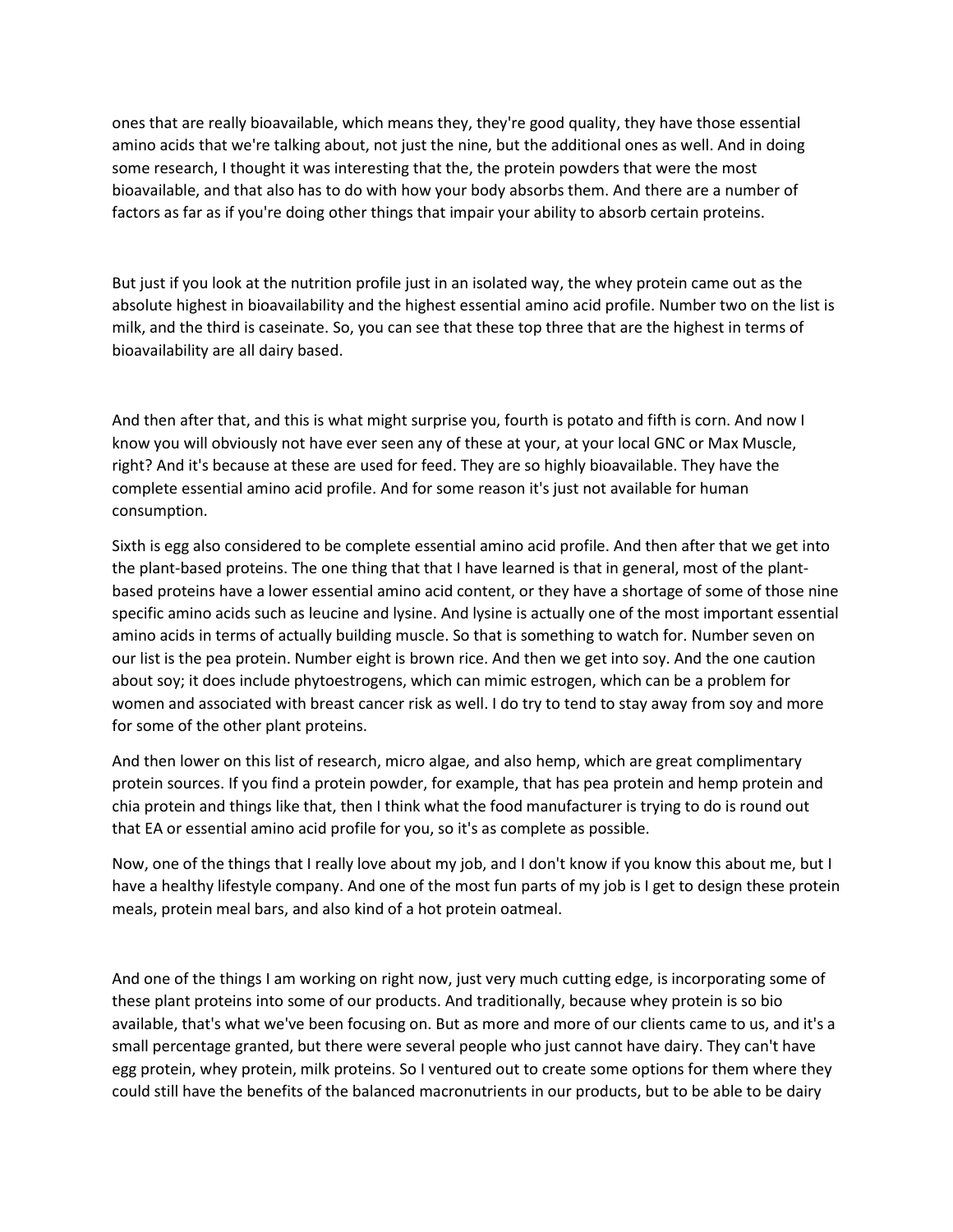free and soy free, and the things that that were not only important to them from a philosophical standpoint or an environmental standpoint, whatever was important to them, but also from a nutritional standpoint and making sure that they weren't exposed to these allergens. And one of the things that I have loved to do is, and why I bring up this topic of pea protein as well, is that I want to make sure that everything that is offered does provide that full complement of essential amino acids.

And it's important to be able to have healthy food that's grab and go to plan ahead and just to have options so that you're not found compromising on your food quality. The quality of your protein is so critical. The quality of your food is critical, and it does take a little bit of thought and a little bit of education, but once you have it, then, then you're good to go.

You know you have that. That information and that content for the rest of your life. And one thing that I've noticed as moving through my life is that when people might get sick around you, there's always that opportunity for them to step up their nutrition. And what's really hard is that they're trying to step up their nutrition, plus they're trying to become healthy again and going to doctors and that kind of thing.

So, I bring all this up because I just want to encourage you to find that information and use it to your best ability. Now, before something happens, before you get sick, I want you to be motivated to learn as much as you can to apply it to your life. To be discerning. We have this opportunity right now where if things aren't working for us, we can pivot, and we have this tremendous ability to influence people around us as well.

Not only our children, if we have them, but our spouses. Brothers and sisters and people in our workforce, people that are in our social circles is just so critical to be able to have that information, not only for yourself, but when someone tells you something that's not right, you're going to know what's not right and you, you're going to know and you're going to be able to discern what advice you need to follow.

So that is the purpose for me starting my healthy lifestyle company and why I wanted to do this to begin with. And I hope that you have found this useful and in your search for protein, you know, of course, obviously try to get whole foods, but when you can't do supplement, do make sure you're getting the protein you need on a daily basis.

I'd like to share with you the researchers of this study. There was an article written, it was August of 2018, and it was entitled *Protein Content and Amino Acid Composition of Commercially Available Plantbased Protein Isolates.* What they did is they took 35 protein samples that were commercially available as an isolated protein powder and 10 plant and the rest were mostly dairy, milk, egg, and whey.